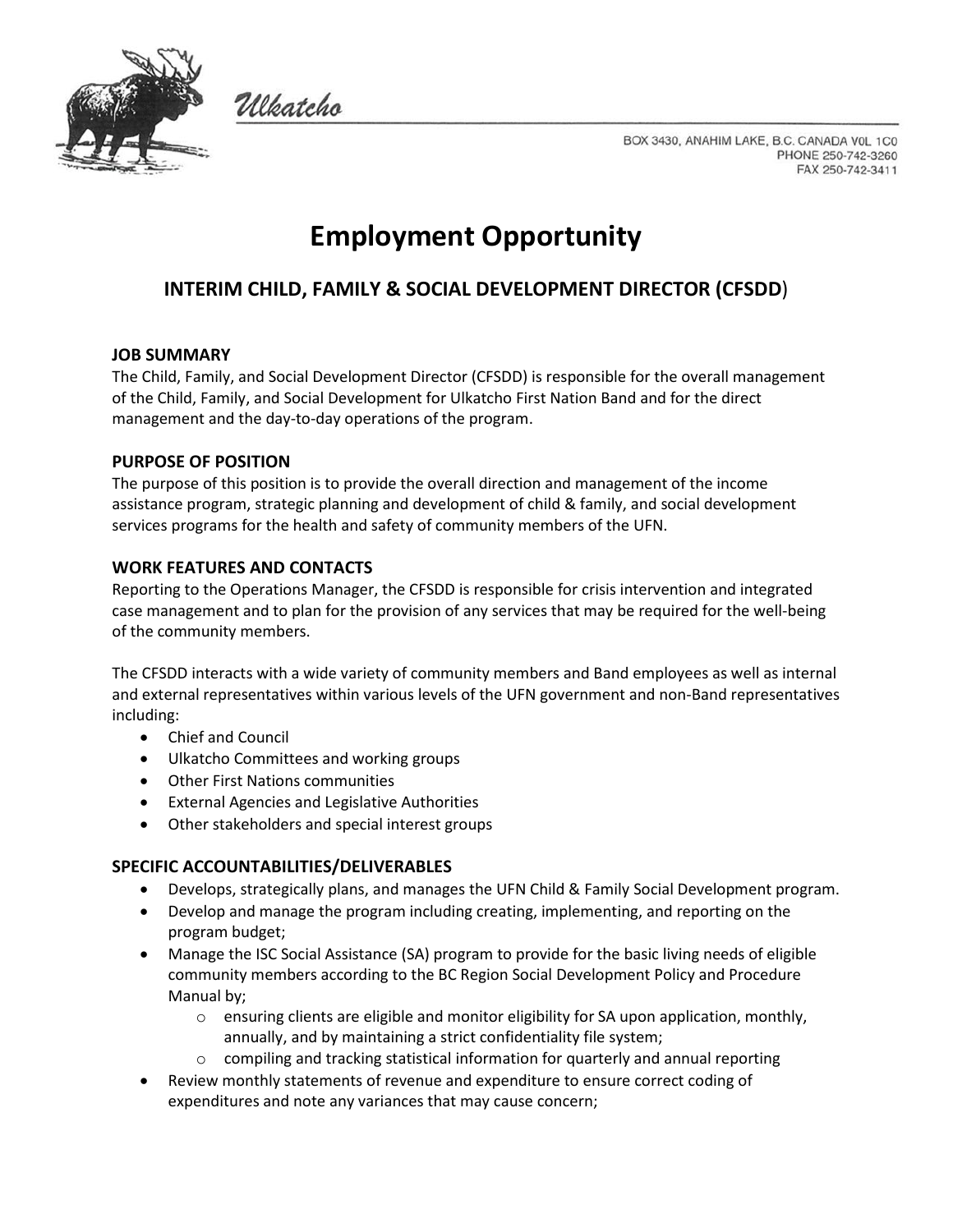- provide assistance to members completing application forms such as old age security, guaranteed income supplement, disability, child tax benefit and etc. as required;
- Work with the UFN Education Director, Caribou Chilcotin Aboriginal Education and Training Services and other agencies to develop training opportunities, increase skill development, achieve academic grade levels and remove barriers to help them reach their social and economic potential;
- Promote the health and safety of children through on-going communication with the Ministry of Child and Family Development, Denisiqi Service Society and the families of children at risk.
- Work with biologic and adoptive families for the placement of children in secure and permanent homes;
- Responsible for planning and development of community service programs for the health and safety of community members through the Family Violence, National Child Benefit, and Community-Based Service funds;
- Assist with the Breakfast Program for Nagwuntl'oo and Anahim Lake School children, funds for youth activities, special occasion food baskets or gift certificates and community kitchen for any community member who wishes to participate;
- manage the Homemaker Program by developing the schedule in cooperation with the Health Director and supervising staff;
- Prepare proposals to access additional funds to develop, organize and maintain:
	- o family fun night weekly
	- o children and summer programming
	- o Women's Wellness
- Responsible for family and individual counseling, crisis intervention, and integrated case management activities with co-workers, and other agencies involved in families in crisis or requiring assistance in managing difficult and challenging situations through case conferencing, support through referral to appropriate counseling or other service providers;
- As a member of an overall health team, the Child & Family Social Development Director (CFSDD) participates on a number of committees and ensures strong communication with the UFN community,
	- a. Participate in the new goal employment working group to implement the strategy in phases
	- b. participate in the development of the health and wellness strategy for the community
	- c. participate in the development of a comprehensive community plan (CCP)
- Other related duties as necessary.

### **FINANCIAL RESPONSIBILITY**

**.**

Administers an annual budget of approximately \$1.2M Social Development; \$.5M Children and Families.

#### **SUPERVISION OR TRAINING DUTIES**

This position will supervise the Child & Family and Social Development staff and consultants/experts that are hired on a contract basis.

#### **SPECIAL REQUIREMENTS**

Ability to deal with conflict and address lateral violence in the workplace.